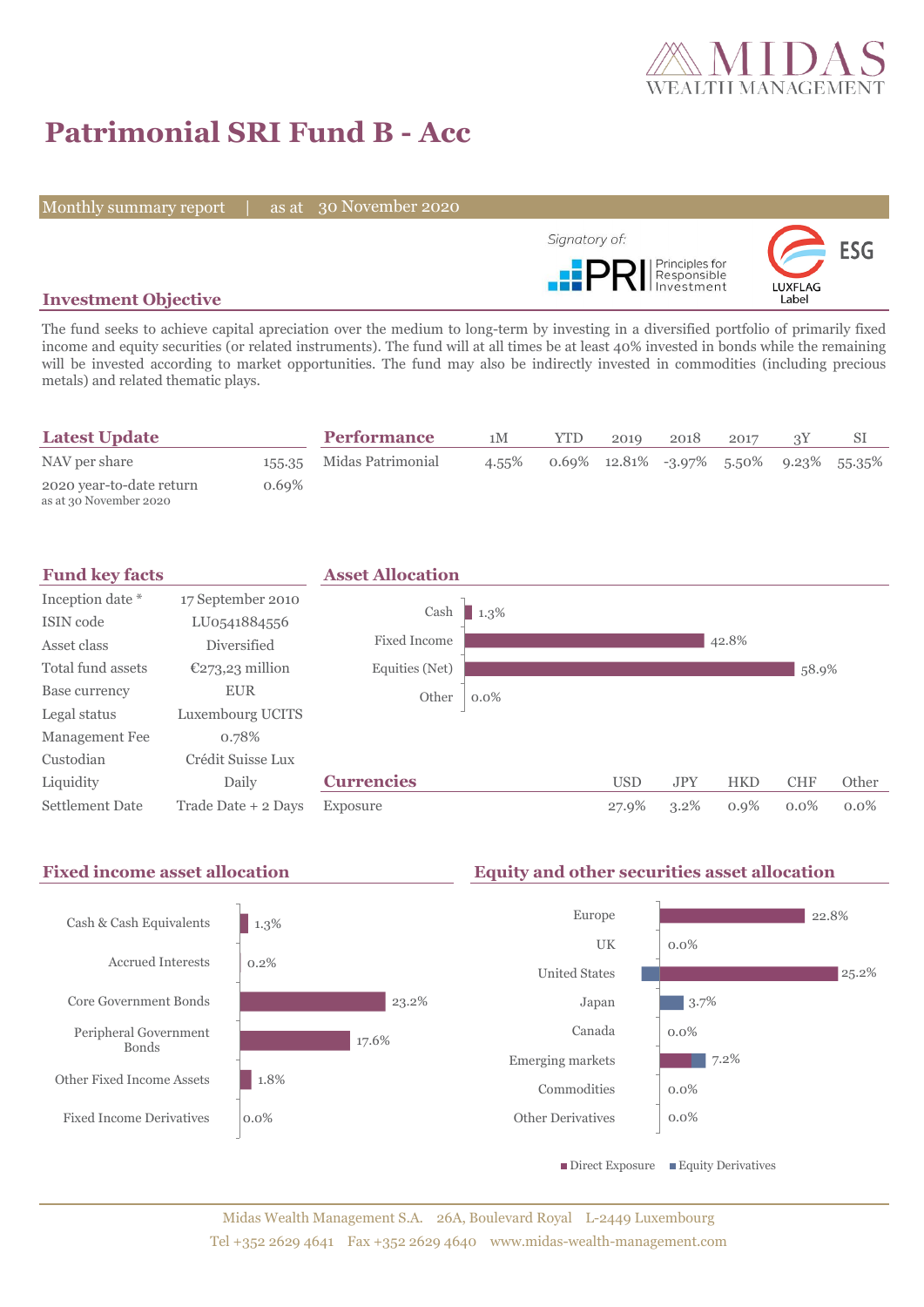

35.3%

# **Patrimonial SRI Fund B - Acc**

Monthly summary report | as at 30 November 2020

| Top 10 fixed income holdings            | Rating     | Weight  |            | <b>Fixed income rating breakdown</b> |
|-----------------------------------------|------------|---------|------------|--------------------------------------|
| BTPS: BTPS 0.35 02/01/25                | BBB-       | 3.4%    |            |                                      |
| BUNDESSCHATZANW: BKO o 03/11/22         | AAA        | 3.0%    | AAA        | 28.7%                                |
| NETHERLANDS GOVT: NETHER 3 1/4 07/15/21 | <b>AAA</b> | 2.6%    | AA         | 20.6%                                |
| BTPS: BTPS 1 07/15/22                   | BBB-       | 2.6%    | А          | $9.5\%$                              |
| SPANISH GOV'T: SPGB o 01/31/26          | $BBB+$     | 2.6%    | <b>BBB</b> |                                      |
| IRISH GOVT: IRISH 105/15/26             | A          | 2.2%    | <b>BB</b>  | $5.9\%$                              |
| SPANISH GOV'T: SPGB 0.4 04/30/22        | $BBB+$     | $2.0\%$ | B          | $0.0\%$                              |
| FRANCE O.A.T.: FRTR 0 02/25/22          | AA         | 2.0%    | <b>CCC</b> | $0.0\%$                              |
| FRANCE O.A.T.: FRTR 1 1/4 05/25/36      | AA         | 1.9%    |            |                                      |
| REP OF POLAND: POLAND 0 02/10/25        | $A-$       | 1.8%    | <b>NR</b>  | $0.0\%$                              |

| Top 10 equity holdings       | Sector                        | Weight  |
|------------------------------|-------------------------------|---------|
| ALTICE NV-A                  | <b>Communication Services</b> | 2.7%    |
| <b>BROADCOM INC</b>          | <b>Information Technology</b> | $2.0\%$ |
| ALIBABA GROUP HOLDING-SP ADR | <b>Consumer Discretionary</b> | 2.0%    |
| AMAZON.COM INC               | <b>Consumer Discretionary</b> | $2.0\%$ |
| UNIBAIL-RODAMCO-WESTFIELD    | Real Estate                   | 1.7%    |
| AKAMAI TECHNOLOGIES INC      | <b>Information Technology</b> | 1.7%    |
| PAYPAL HOLDINGS INC          | <b>Information Technology</b> | 1.6%    |
| <b>APPLE INC</b>             | <b>Information Technology</b> | 1.6%    |
| <b>FREY</b>                  | Real Estate                   | 1.6%    |
| ORANGE                       | <b>Communication Services</b> | $1.5\%$ |
|                              |                               |         |

#### **Equity sector breakdown**





# **Thematics breakdown Top 5 funds and other holdings**

| Quaero Bamboo                                    | 2.1% |
|--------------------------------------------------|------|
| iShares STOXX Europe 600 Oil & Gas UCITS 2.1%    |      |
| iShares EURO STOXX Banks 30-15 UCITS ET 2.0%     |      |
| iShares S&P 500 Financials Sector UCITS ETI      | 1.5% |
| iShares STOXX Europe 600 Travel & Leisure 1 1.0% |      |
| iShares STOXX Europe 600 Automobiles & Pt 1.0%   |      |